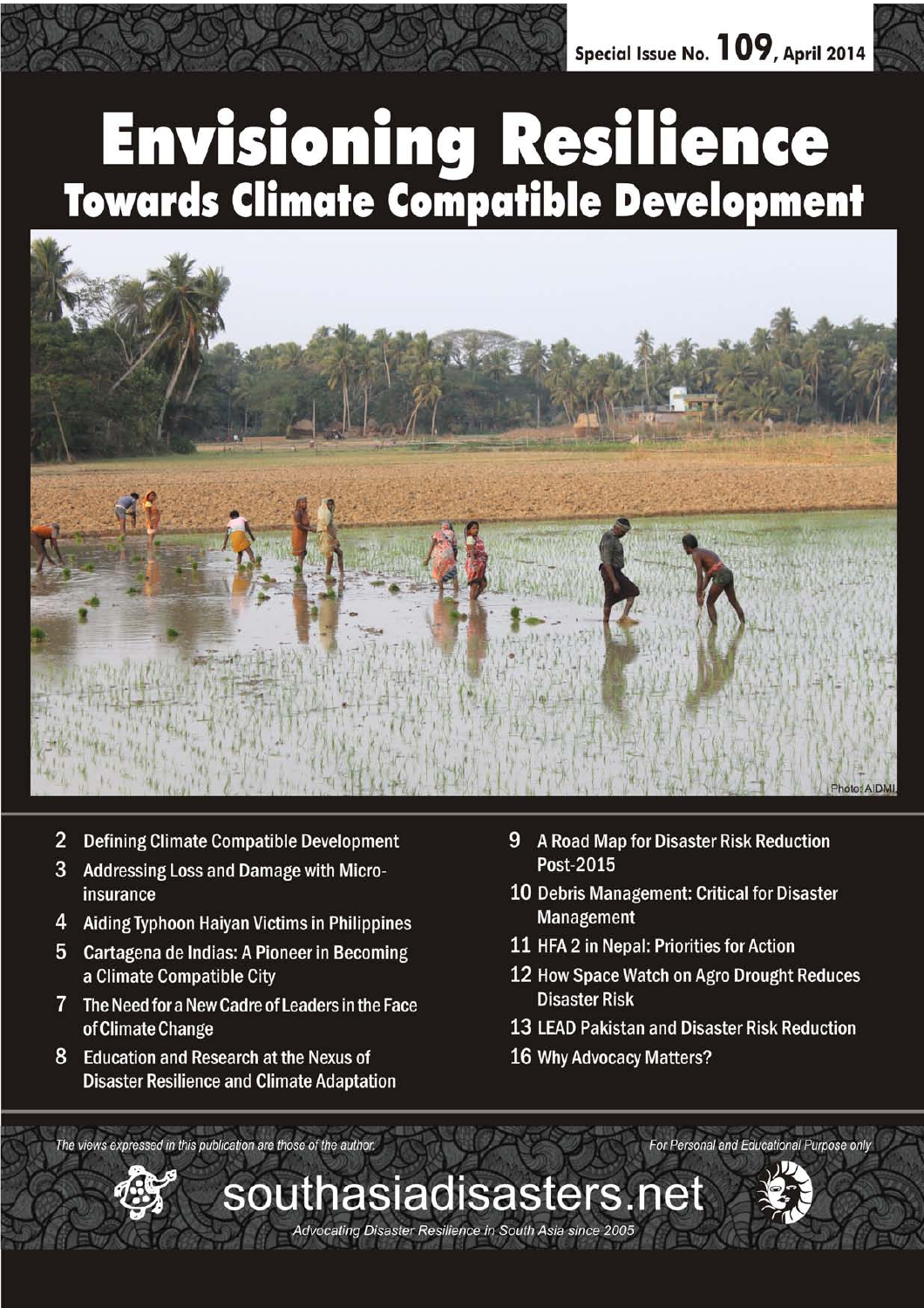INTRODUCTION



Since time immemorial the risk from<br>
Snatural hazards has been one of the most predominant risks faced by human communities worldwide. Such risks have dictated the evolution of numerous aspects of human civilization like settlement patterns, dwelling structures, mass transportation, etc. However, due to the interplay of a variety of factors such as climate change, burgeoning population, etc. the risks of natural hazards have enhanced and continue with an upward trajectory. But with advances in technology and technical knowledge, novel approaches have also been devised to counteract the emerging risks.

One such approach is the Climate Compatible Development approach. Such an approach tries to address the overlap between climate change adaptation (CCA) and disaster risk reduction (DRR) for the achievement of broad development goals. This issue of Southasiadisasters.net entails an overview of the climate compatible development approach. The main purpose of this issue is to highlight the existing and evolving systems of knowledge that can help in tackling these emerging risks.

This issue contains a rich repository of contributions from highly reputed experts, practitioners and academics from the field of disaster risk reduction and climate change adaptation. It provides a peek into the major currents that would shape the agendas of the field of disaster risk reduction, making it an indispensable advocacy tool to shape the HFA 2 process.

# Defining Climate Compatible Development



Iimate compatible development is development that minimises the harm caused by climate impacts, while maximising the many human development opportunities presented by a low emissions, more resilient, future. Climate change and responses to it are changing patterns of innovation, trade, production, population distribution and risk in complex ways. This is creating a new development landscape for policy makers, who need to nurture and sustain economic growth and social development in the face of multiple threats and uncertainties while also cutting emissions or keeping them low.

In tackling the challenges, climate compatible development moves beyond the traditional separation of adaptation, mitigation and development strategies. Instead it emphasises climate strategies that embrace development goals and development strategies that integrate the threats and opportunities of a changing climate. As a result, it heralds a new generation of development processes that safeguard development from climate impacts (climate resilient development) and reduce or keep emissions low without compromising development goals (low emissions development). Climate compatible development goes one step further by asking policy makers to consider 'triple win' strategies that result in low emissions, build resilience and promote development  $simultaneously.$ 

Source: CDKN Policy Brief, *Defining Climate Compatible Development,* http://r4d.dfid.gov.uk/PDF/Outputs/CDKN/CDKN-CCD-DIGI-MASTER-19NOV.pdf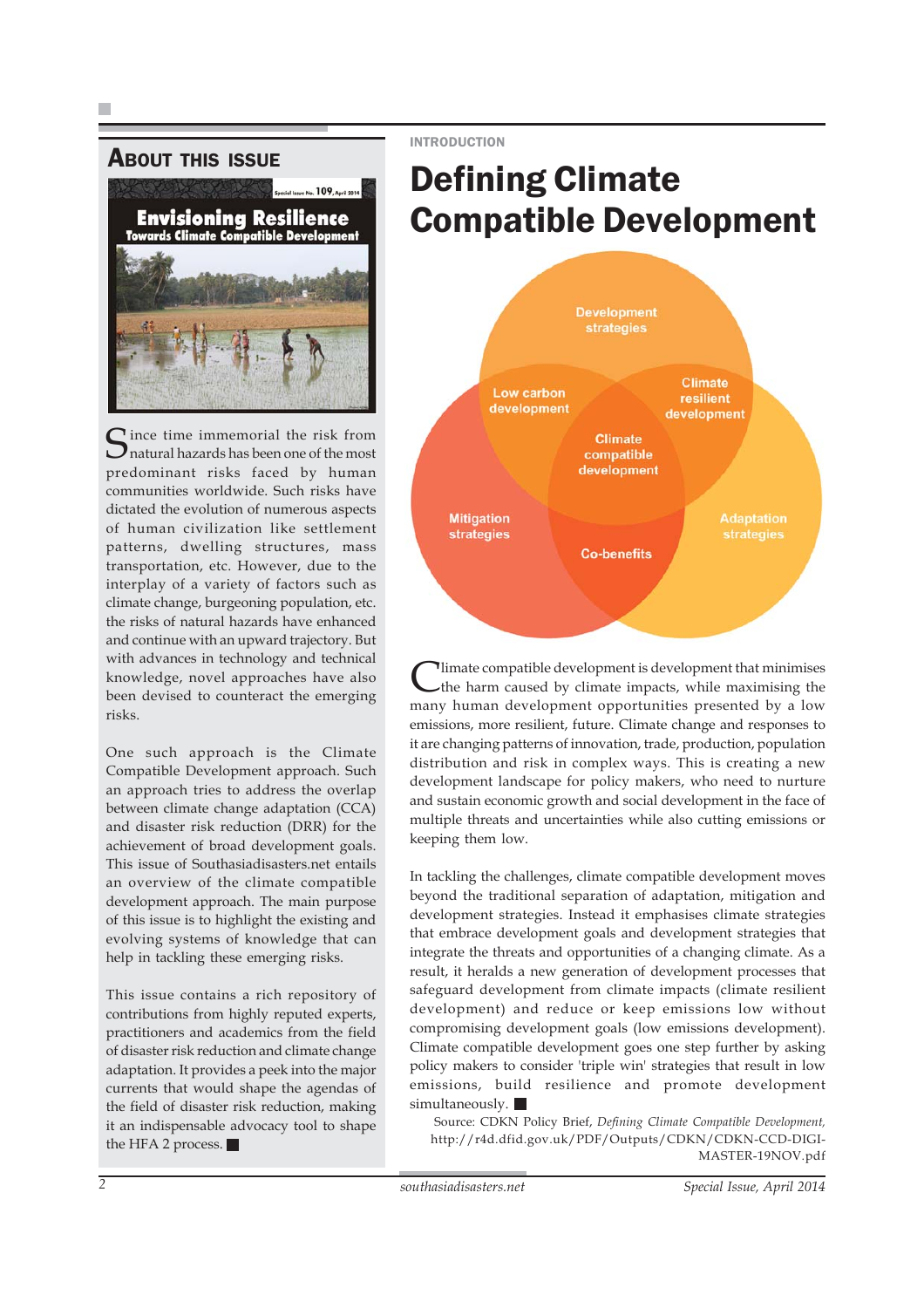## Addressing Loss and Damage with Microinsurance

Loss and Damage refers to adverse effects of climate variability and climate change that occur despite global mitigation and local adaptation efforts. In 2012-2013, UNU-EHS coordinated nine case studies that assessed loss and damage in vulnerable communities. This was the first-ever multi-country study of its kind, and included three South Asian case studies (Bangladesh, Bhutan and Nepal, see www.lossanddamage.net). The project yielded important insights in local communities' efforts to avoid climate-related losses and damages, and it showed how and why people's coping and adaptation measures fall short (see Warner and van der Geest, 2013). Below, findings from Bangladesh are summarized. Across the region, micro-insurance could play an important role in making rural households less vulnerable to loss and damage. Timely payouts after hazards strike can prevent people from entering a vicious circle of poverty and increased vulnerability.

Satkhira is a coastal district in Bangladesh. It faces the double threat of sea level rise and cyclones. Both result in saltwater intrusion, which has severe impacts on rice cultivation, the mainstay of the local economy and the principal source of food for the majority of the population. Salinity in soils has increased sharply. Eighty-one per cent of the survey respondents reported high salinity levels in their soils, compared to just two per cent 20 years ago. To adapt to higher salinity, farmers planted new, saline tolerant-rice varieties. This strategy worked reasonably well until 2009, when cyclone Aila hit the area and caused a sudden and drastic increase of salt content in the soil.

Almost all farmers in the area lost their complete harvest that year. In the two subsequent years, salinity levels were still too high and rice yields were extremely low (more details in Rabbani et al., 2013). Complete harvest losses and poor yields in three consecutive years were clearly beyond people's capacity to absorb, and this pushed them deeper into poverty, making their livelihoods even more vulnerable than they already were.

Rural households in Nepal experienced similar losses due to flooding (Bauer, 2013), and in Bhutan, farmers were affected by changing monsoon patterns that reduced water availability for rice cultivation (Kusters and Wangdi, 2013). If farmers in these vulnerable communities had access to affordable insurance solutions, some of the most erosive effects on livelihood sustainability could be avoided.

The Munich Climate Insurance Initiative (MCII), hosted at UNU-EHS, studies the potential of microinsurance to prevent people from falling into extreme poverty when they are hit by climate hazards. MCII initiated a project in the Caribbean piloting insurance solutions for lowincome households against excess rainfall and high wind speed. Recently, MCII extended its activities to Pakistan, where it collaborates with the Pakistan National Disaster Risk Authority and the Climate and Development Knowledge Network (CDKN) to explore design options for a disaster risk insurance framework for vulnerable communities (http:// www.climate-insurance.org).

Insurance can help manage loss and damage from weather extremes in ways that bolster efforts to achieve climate resilient development. Risk assessment, which is at the core of any insurance solution, can help identify climate stressors, exposures and

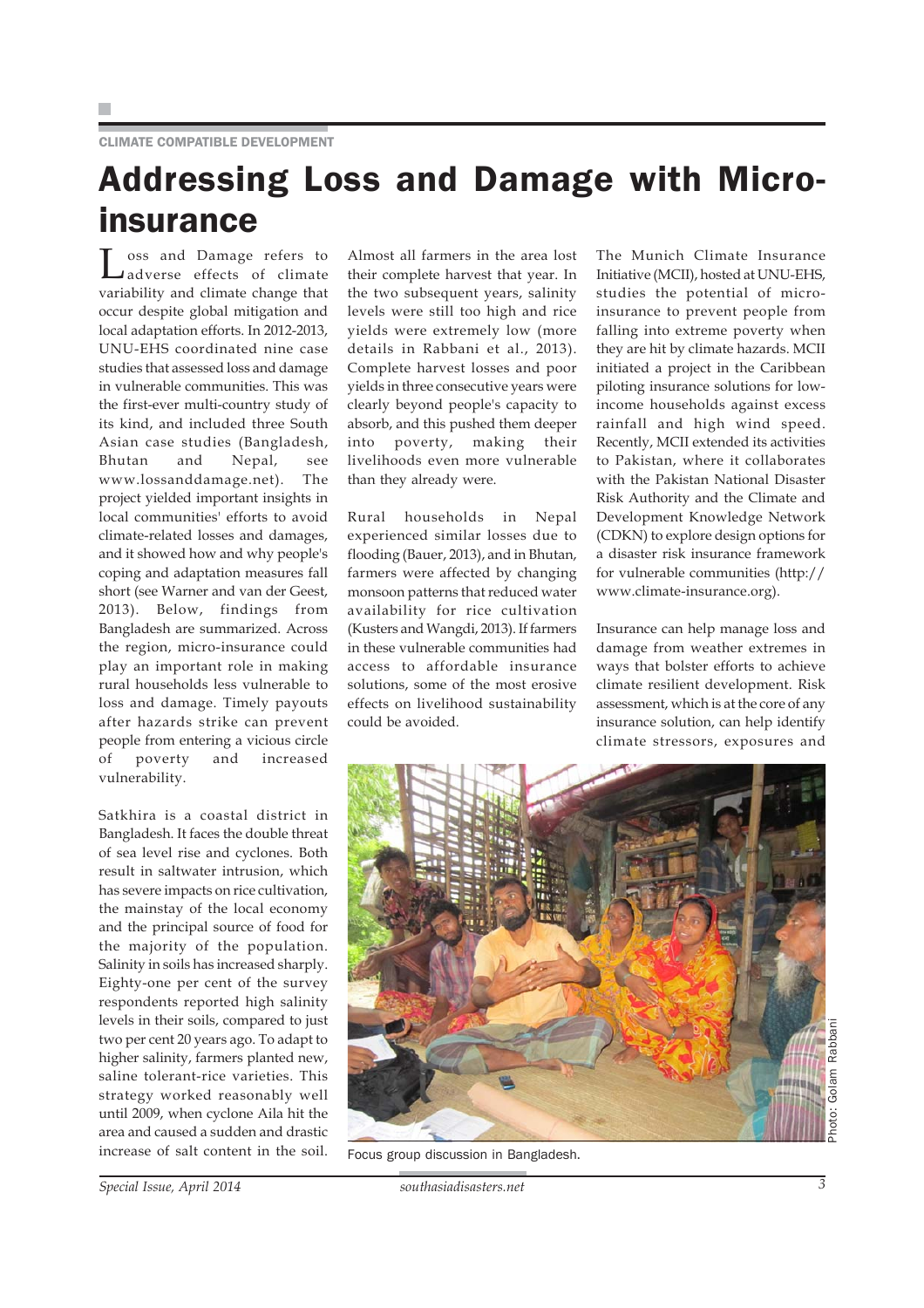thresholds and strengthen preparedness. Prudently employing a combination of insurance approaches with risk reduction measures, such as early warning, education, disaster-proof infrastructure and investment in more sustainable livelihoods, reduces societal disruption when extreme weather events happen. Approaches that manage impacts of unexpected extremes can help developing countries and communities create necessary buffers, for example by providing financial liquidity through fast payouts immediately after an event. Further, such approaches can help the international community better plan financial needs for adaptation and managing loss and damage (Warner et al., 2012).

**Kees van der Geest, Michael Zissener,** *and* **Koko Warner** United Nations University Institute for Environment and Human Security (UNU-EHS)

**References (all open access):**

Bauer K. (2013). Are preventive and coping measures enough to avoid loss and damage from flooding in Udayapur District, Nepal? *Int. J Global Warming,* Vol. 5, No. 4, pp. 433-451.

Kusters, K. and Wangdi, N. (2013). The costs of adaptation: changes in water availability and farmers' responses in Punakha district, Bhutan. *International Journal of Global Warming* Vol. 5, No. 4, pp. 387-399.

Rabbani, G., Rahman, A. and Mainuddin, K. (2013). Salinity induced loss and damage to farming households in coastal Bangladesh. *International Journal of Global Warming* Vol. 5, No. 4, pp. 400-415.

Warner, K. and van der Geest, K. (2013). Loss and damage from climate change: Local-level evidence from nine vulnerable countries. *International Journal of Global Warming* Vol. 5, No. 4, pp. 367-386.

Warner, K. et al. (2012). *Insurance solutions in the context of climate changerelated loss and damage: Needs, gaps, and roles of the Convention in addressing loss and damage.* Policy Brief No. 6. Bonn: UNU-EHS.

#### INFORMATION SHARING

## Aiding Typhoon Haiyan Victims in **Philippines**

The American Jewish Joint Distribution Committee (JDC) — which teamed up with the All India Disaster Mitigation Institute to help victims of the 2004 Indian Ocean Tsunami — is aiding survivors of a natural disaster in the region. The world's largest Jewish humanitarian group has so far raised over two million dollars in donations aimed at assisting the Philippines recover from the devastating Typhoon Haiyan, which struck the island nation late last year.

Days after the disaster, JDC provided relief and aid to survivors with fresh water, shelter and medical assistance. In recent months, JDC has begun a long-term rehabilitation phase rebuilding schools, helping individuals return to their livelihoods, and providing targeted Disaster Risk Reduction assistance in regions where few international organizations are operating such as Panay. In line with JDC's global mission, it is reaching out primarily to vulnerable populations impacted by the disaster – women, elderly, children, poor, and people with disabilities.

"We are proud to continue our work in the region ensuring a sense of normalcy and stability in the lives of Typhoon Haiyan survivors," said Judy Amit, Global Director of JDC's International Development Program. "Drawing on our extensive experience working in disaster zones in South Asia, Haiti, Japan, and Turkey, we understand that this is paramount to long-term recovery."

JDC's work focuses on helping locals overcome the psychological trauma they sustained during the disaster. It has deployed a delegation of post-trauma experts from the Israel Trauma Coalition to help locals come to terms with their loss and over the coming months will be working with local agencies and municipalities to train and develop local capacity to help students grapple with trauma.

JDC's work in the Philippines has been part of an international and interfaith effort carried out in cooperation with its partners, including: the IDF Field Hospital, Afya Foundation, Catholic Relief Services, UNICEF, Magen David Adom (MDA), the International Medical Corps (IMC) the Ramon Aboitiz Foundation (RAFI), and Israeli Trauma Coalition, the International Institute for Rural Reconstruction, the Center for Disaster Preparedness.

JDC works in more than 70 nations around the world including India where it supports Jewish life and provides social services to communities in Mumbai, Delhi, Thane, Pune, Kerala, Calcutta, and Ahmedabad. India was a hub of operations for JDC during its response to the 2004 Southeast Asian tsunami when it cooperated with the All India Disaster Mitigation Institute to respond to the needs of those affected by the massive tidal waves.

> *–* **American Jewish Joint Distribution Committee**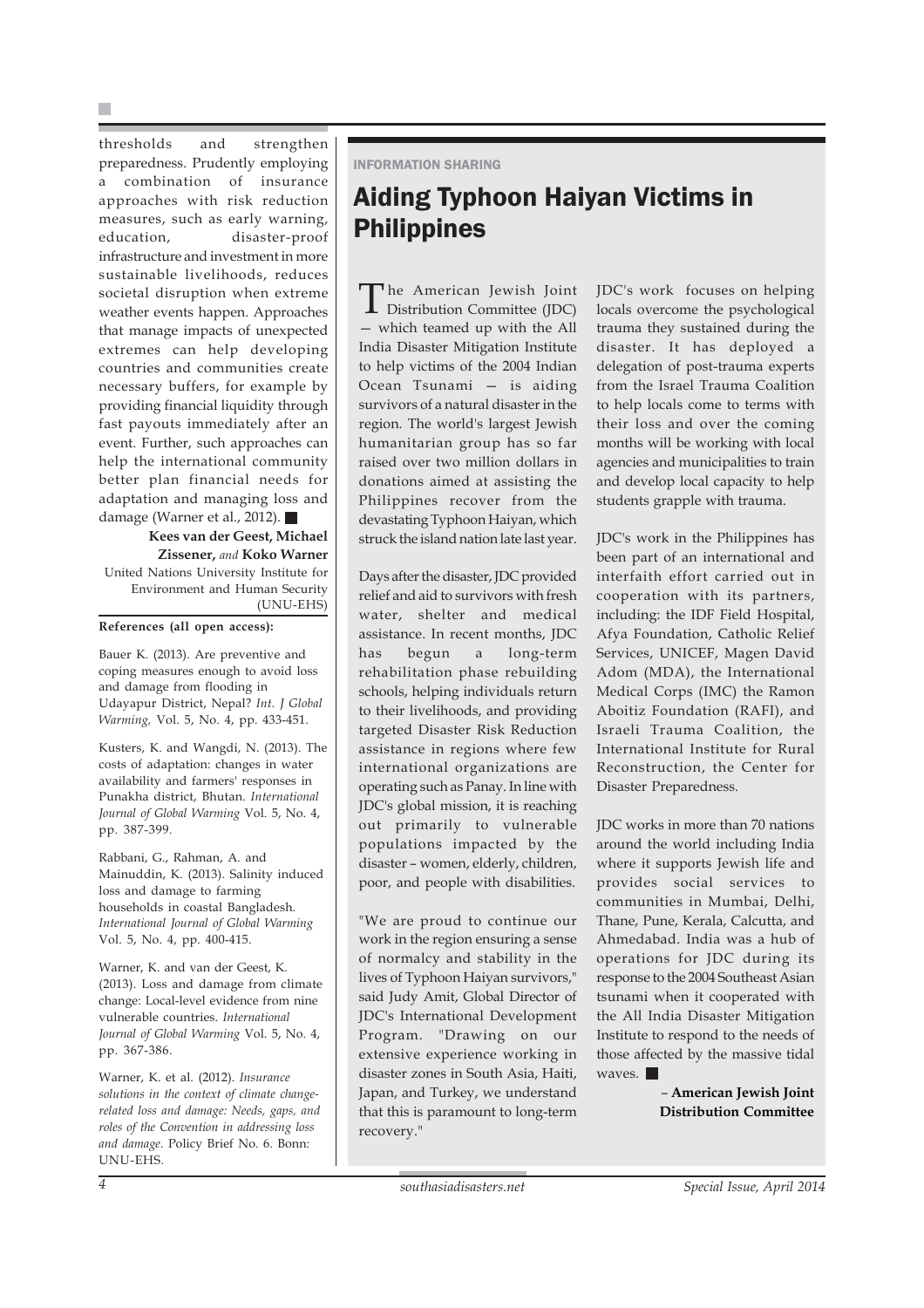## Cartagena de Indias: A Pioneer in Becoming a Climate Compatible City

Tartagena de Indias is an iconic Latin American city. It sits on the Caribbean coast of Colombia and has a population of 978,600 people. Cartagena is an important market in the Colombian economy, and stands out for its vitality, driven by tourism, industry and its port, which moves 77.4% of Colombia's maritime cargo. When you visit Cartagena, a city that has been classified as a World Heritage Site, you will step into the Spanish Colonial era and taste the culture of the Caribbean coast; you will also be able to experience the rapture of beautiful beaches and colourful ocean of the surrounding islands.

But beyond the idyllic tourist attractions and its dynamic economy, Cartagena is characterized as one of the most socially unequal cities in Colombia and is marked by high indices of poverty. It is also one of the coastal cities that are most vulnerable to climate risk. $1$  In recent years, extreme climate events have brought heavy flooding, coastal erosion, sea level rise, storm surges, and the proliferation of diseases like dengue. These new circumstances have had significant repercussions not only among the most socioeconomically vulnerable people who live in high risk areas, but also on the most important economic sectors of the city. Just as an example, during the phenomenon known as La Niña, or the Winter Wave (2010-2011), the port and industrial sectors reported unprecedented losses in earnings and

infrastructure. The tourism sector that has been booming in recent years experienced a decline in activities. Climate projections made by INVEMAR in the framework of the Cartagena Vulnerability Assessment, show the tendencies that will become increasingly pronounced from now until 2040, with substantial impacts on the development of the city, competetivity of the economic sector and the capacity to reduce poverty.

As a consequence, climate change and its incumbent risks today and in the near future pose fundamental questions: How can we reduce risks and vulnerability to climate and generate resilience in the city? How can we guarantee that Cartagena



1 INVEMAR Study financed by CDKN: "Policy Guidelines for Adaptation to Climate Change", 2012.

*Special Issue, April 2014 southasiadisasters.net 5*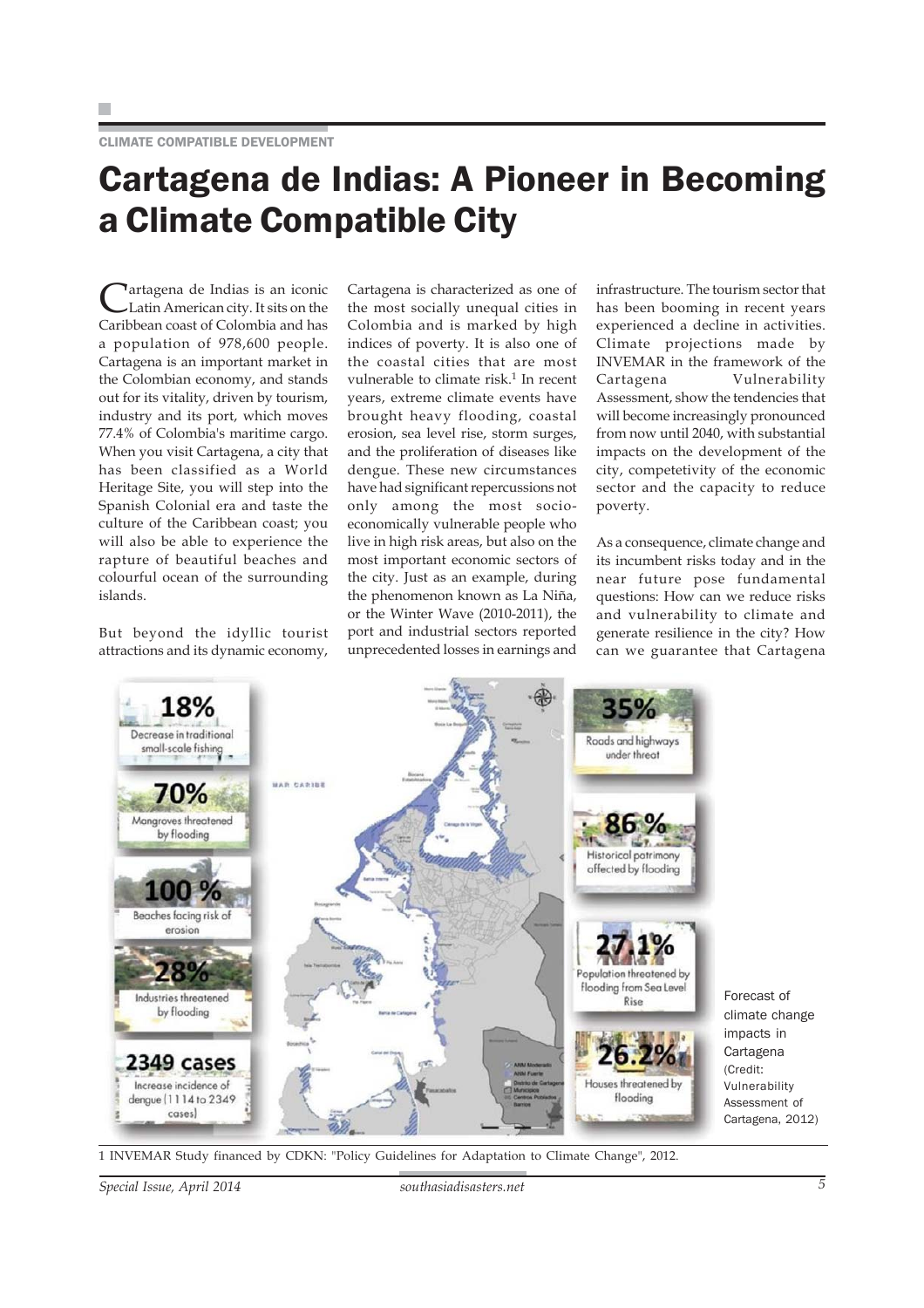

Vulnerable small-scale fishermen on the island of Tierra Bomba, Cartagena.

continues to be attractive to investors and remains competitive? More generally, how can we conceive of the advancement of a city that is compatible with the climate realities of the future? In other words, how can we turn a climate threat into an opportunity for development and poverty reduction?

To respond to these questions, the City Hall of Cartagena, in partnership with the Colombian Ministry of the Environment and Sustainable Development, Cartagena's Chamber of Commerce, INVEMAR and the Climate and Development Knowledge Network (CDKN), carried out a study of vulnerability to climate change. The results were published in a Document of Guidelines for Adaptation in 2012, which gave a precise image of current and projected climate risks, and the social, economic and institutional ramifications, based on solid scientific evidence. The study considered climate factors and related elements that interact with climate, such as soil use, urban, demographic and eco-system dynamics, among others. Some of the results were incorporated into the City's Territorial Zoning Plan.

Most importantly, local authorities gained an awareness and understanding of the vulnerabilities, added to their previous experiences with the 'winter wave' and the incumbent risks to competetiviy. It unleashed a participatory and multisector process to create an Adaptation Plan with sights set on preparing the city, its surrounding islands and its different economic sectors to face climate change and future climate risks. The Adaptation Plan with its

management of climate risks was incorporated as one of the pillars into the new Municipal Development Plan for 2013-2015. The current Mayor of Cartagena has also developed a discourse to give direction to the efforts of different sectors and to make Cartagena a model climatecompatible city. The future development of Cartagena is seen as closely linked to its success in preparing and adapting the city. In the Plan's framework, public-private alliances work to demonstrate early victories and concrete initiatives that are demonstrative and replicable. The city government, with support of CDKN and private investors, is creating a model of a neighbourhood adapted to climate change that seeks to reduce the vulnerability of the poorest communities by promoting resilience and creating new economic opportunities.

Visionaries of Cartagena de Indias have clearly opted to become a climate compatible city, prepared to sustain its level of competetivity in the future, to mitigate climate risks and create innovative solutions to alleviate poverty.

**– Mathieu Lacoste**, CDKN Communication and Knowledge Management Coordinator for Colombia



Boston neighbourhood where the design and intervention to create the first Adapted Neighbourhood in Colombia will take place.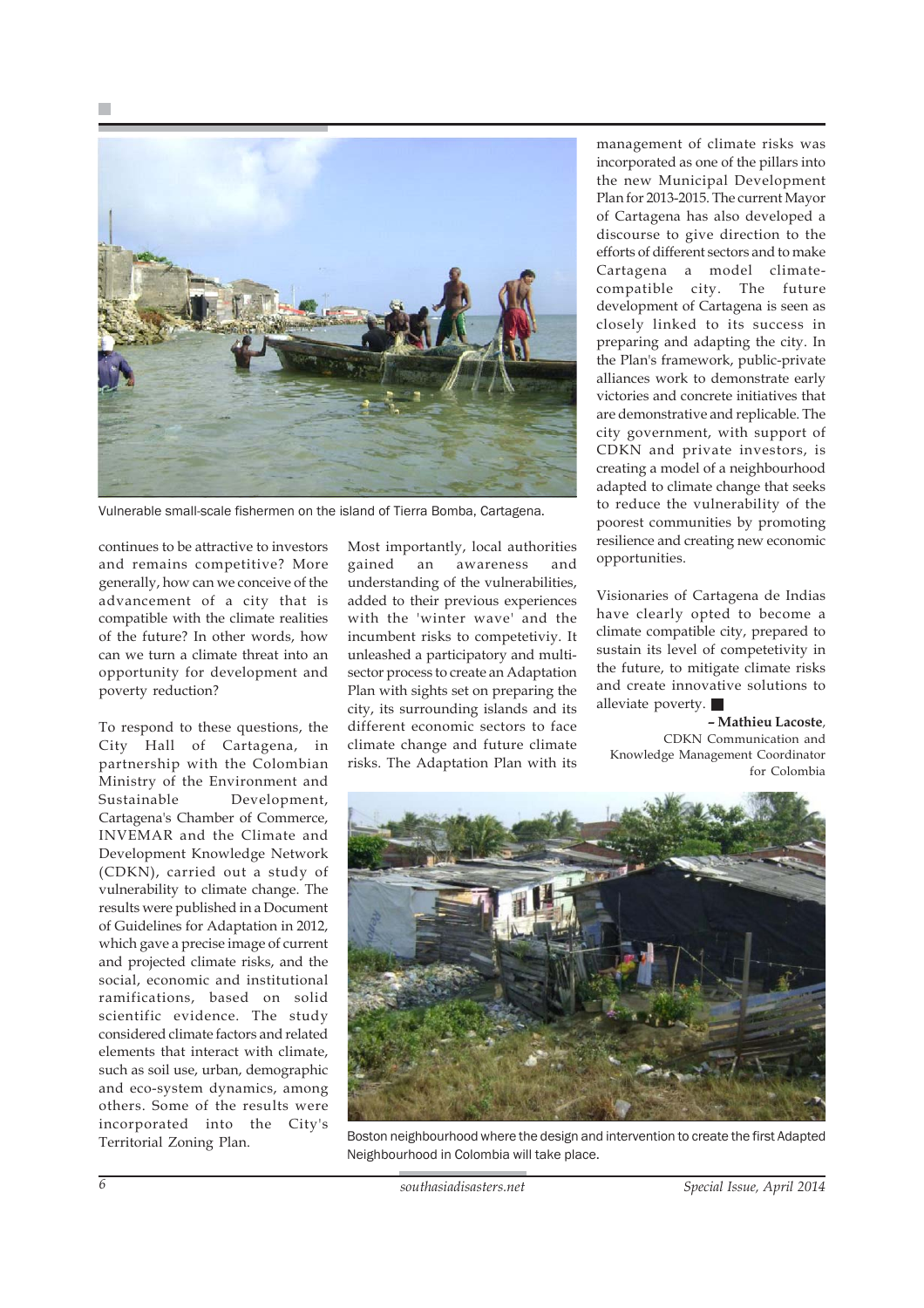## The Need for a New Cadre of Leaders in the Face of Climate Change



The dramatic images of Typhoon Haiyan and its devastating trail of destruction in the Philippines and parts of South East Asia were a wakeup call. We witnessed human suffering and destruction caused by a climate phenomenon of unprecedented scale.

Typhoon Haiyan was the strongest storm ever to make landfall. Record breaking winds in excess of 300 km/h destroyed 1.2 million homes. Thousands of people perished and millions more lost their livelihoods.<sup>1</sup> In a striking coincidence in Poland, we simultaneously witnessed the failure of another fruitless UN climate change meeting. In spite of the emotional pleas from Naderev Saño, the climate change commissioner for the Philippines, for action to be taken.

Our global society is at a critical junction. The window of opportunity is narrow and time is unfortunately not on our side. While no individual weather event can be blamed with certainty on climate change, each is part of an alarming trend that will only grow worse unless and until we tackle global greenhouse gas emissions and recognise that vulnerable countries such as the Philippines cannot cope with the overwhelming impacts of climate change alone.

Despite all our economic and technological advances in recent years, our economic and political processes are struggling to cope with the magnitude and complexity of the threats posed by climate change. No country, rich or poor, and no economic sector is immune to the effects of climate change and therefore nobody can afford to be complacent. Yet we have been unable achieve a much needed breakthrough in climate talks and to produce the critical mass of actions that are required to curb the worst impacts of climate change.

We urgently require decisive action and only leadership can get us there. All too often, national interests and short-term economic, political and commercial considerations have stood in the way of urgent and necessary action. Differences in mindset, culture and approaches have seemingly blocked us from developing and acting upon a common vision that addresses the threat, and harnesses the transformative potential of action on climate change.

More than US\$ 1 trillion dollars have been invested in clean technologies, with thousands of jobs created in recent years, and this can only be good for our global society. The production of solar panels has decreased by 80 per cent since 20082 with the technology becoming increasingly mainstream in many developing nations. In spite of all of its negative effects, climate change is an opportunity for us to reassess our fundamental assumptions about the world we want to live in and how we want to build our future.

Our global society will be transformed by climate change and by the measures taken to deal with it, as well as the mammoth task we face

to reduce world poverty and promote human development. Leadership will be, with no doubt, a decisive factor. The new emerging context calls for a new cadre of leaders with a new set of abilities and ways of thinking, from a multitude of fields and at all levels in our society, to respond to those challenges and build the resilience of our natural, economic and political ecosystem that is needed to cope with them.

Back in 1992, my organisation Lead and our global Fellowship programme were established to address the deficit of leaders who could advocate and deliver change across the spectrum of sustainable development. For over 20 years, we built a global a network of change agents which today is active in more than 90 countries worldwide. We've witnessed how individuals are able to challenge conventional ways of creating, learning and being, in order to become major catalysts for change, crossing traditional organisational and industry boundaries.

Decisive action on climate change will require us to recognise our interdependency; no country, sector or leader can meet these challenges alone. Over the coming years, we want to use our considerable experience in this vital area to develop the type of leaders who will help us to break down the current silos and barriers and prepare our global society for a rapidly changing world.

> **– Williams Johnson,** Chief Executive Officer, Lead International, UK

1 MercyCorps: www.mercycorps.org.uk

<sup>2</sup> How to win the argument on climate change: a five-point plan. Simon Maxwell, Executive Chair, CDKN. Mar 2014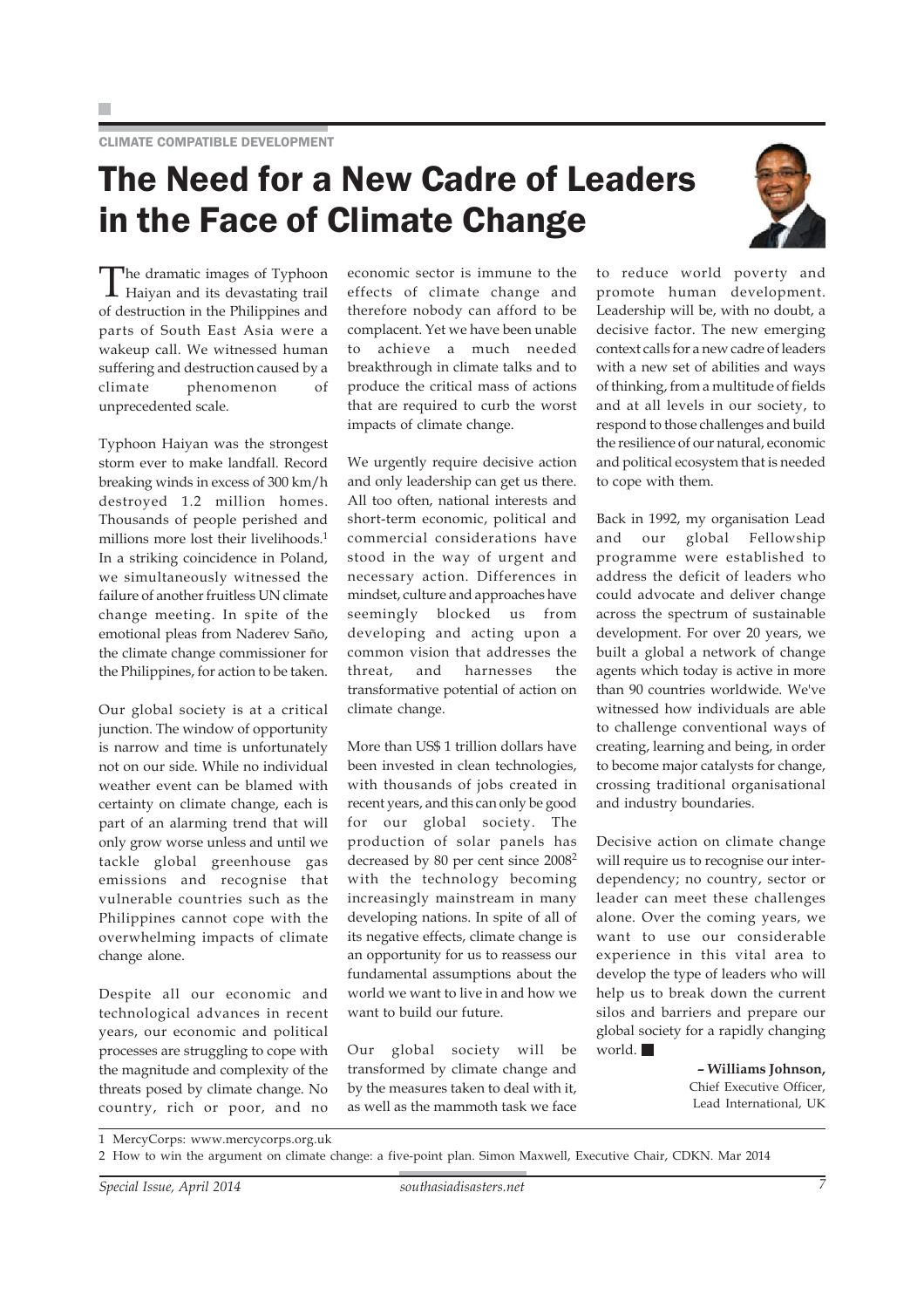#### CLIMATE COMPATIBLE DEVELOPMENT

## Education and Research at the Nexus of Disaster Resilience and Climate Adaptation

For many local governments around the world, the ability to adequately address climate change and natural disaster impacts is critical for the continued development of the city. Since most localities are resource and capacity constrained, many international actors have stepped in to offer support for risk and vulnerability assessments, adaptation and resilience planning, project implementation, and programmatic development. In South Asia, notable externally sourced programs include the Rockefeller Foundation's Asian Cities Climate Change Resilience Network (ACCCRN), different initiatives spearheaded by ICLEI-Local Governments for Sustainability, and the Disaster Risk Reduction and Climate Risk Management partnership between the Government of India and the United Nations Development Programme (UNDP). Although these external interventions have provided much needed additional capacities for municipal governments, local economic, political, and social contexts will inevitably shape the effectiveness, sustainability, and equity of these resilience-building interventions. Therefore, as a prerequisite to improving resilience interventions on the ground, one must first understand the theoretical and practical implications of climate and disasters on city planning processes, local political institutions, and urban spatial form.

Education and research at the nexus of climate adaptation, disaster risk management, and urban planning and policymaking are emerging fields of interest across many universities and research institutions. The Massachusetts Institute of Technology (MIT) has been at the forefront of assessing the local impacts of climate change and disasters and designing suitable institutional and spatial strategies for building urban resilience. Within MIT's Department of Urban Studies and Planning (DUSP), a number of students and professors have been engaged in researching climate adaptation and disaster resilience in both developed and developing country contexts.

In particular, DUSP at MIT has a long history of working with a number of North American cities with rehabilitating urban buildings, infrastructures, and institutions after disaster events. These projects include redevelopment and reconstruction in the City of New Orleans after Hurricane Katrina, resilient design and landscape redevelopment initiatives in New York City after Hurricane Sandy, climate change risk and vulnerability assessment processes in the Northeastern U.S. through the New England Climate Adaptation Project (NECAP), and other community resilience development projects through the Resilient Cities Housing Initiative (RCHI).

Elsewhere in the world, DUSP at MIT has engagements in Haiti, where faculty and students are involved in helping the country develop resilient housing and economic infrastructures after the devastating earthquake in 2010, in Malaysia, where a Sustainable Cities Partnership with the Universiti Teknologi Malaysia (UTM) was recently inaugurated, and in Bangladesh, India, and Pakistan, where there are ongoing student-led research projects on building urban resilience. Also, DUSP at MIT has

developed long-standing partnerships with transnational networks involved in climate adaptation and disaster resilience. For example, DUSP at MIT partnered with ICLEI—Local Governments for Sustainability to produce a global survey assessing the process of adaptation planning and implementation in nearly 500 cities across the world. Lastly, through the Comprehensive Initiative on Technology Evaluation (CITE) project being supported by U.S. Agency for International Development (USAID), different departments across MIT in addition to DUSP have been tasked to evaluate indigenous and community-based technologies for supporting local livelihoods and resilience.

In terms of curriculum development, DUSP at MIT has introduced courses in urban climate adaptation, disaster resilient design, and housing and economic development for resilient cities. The adaptation course provides students with critical analyses of the concepts of risk, vulnerability, and climate impacts, and delves into particular local sectoral, economic, and social equity planning and decision-making tools. The disaster resilient design course is offered in conjunction with the Department of Architecture, and focuses on understanding and generating specific proposals for disaster resilience through combinations of retrofit, reconstruction, resettlement, commemorative, and anticipatory design.

On top of these many courses, both undergraduate and graduate students have opted to participate in the many research and coursework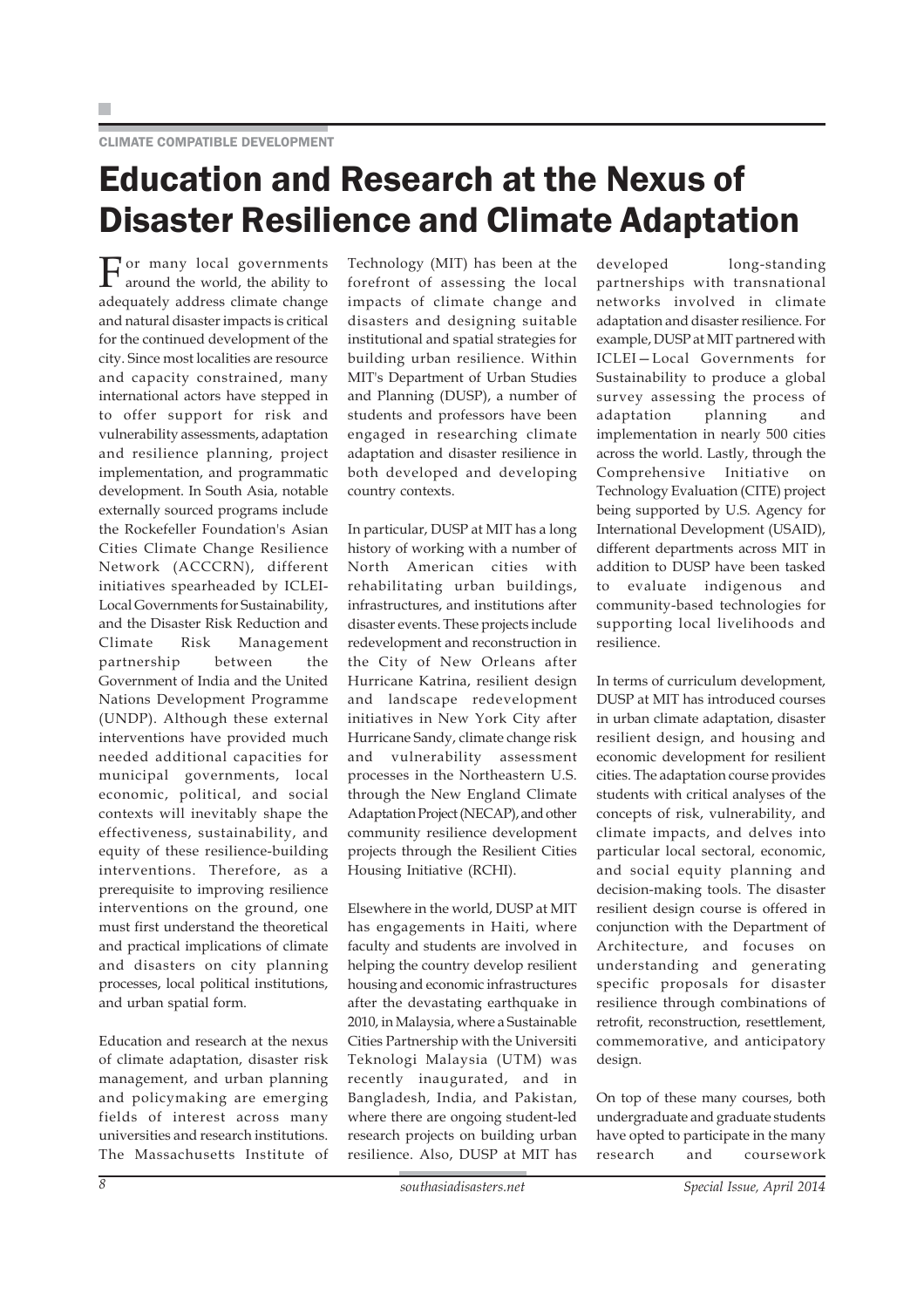opportunities across different departments at MIT, such as through the Department of Architecture, the Technology and Policy Program (TPP), MIT Center for International Studies, and other engineering and natural sciences divisions. Students have also received funding support for international research and project implementation through the MIT International Science and Technology Initiatives (MISTI), MIT Global Education and Career Development

(GECD), through the Aga Khan Program for Islamic Architecture, and others.

Climate change adaptation and disaster risk reduction are emerging concerns for academics and practitioners alike. The Department of Urban Studies and Planning at MIT has been at the forefront of training researchers and practitioners to address these challenges through the lens of public policy, urban design,

and socioeconomic development. The aim is to produce scholarpractitioners who are exceptionally trained in the theories of urban climate and disaster resilience and who are also able to enact meaningful and effective interventions toward adapting to climate impacts and managing disaster risks at the local level. *For more information, visit http:// www.dusp.mit.edu.* 

**– Eric Chu,** Department of Urban Studies and Planning, Massachusetts Institute of Technology, USA

#### DISASTER RISK REDUCTION

## A Road Map for Disaster Risk Reduction Post-2015

Turrent discussions on the future of disaster risk reduction (DRR) after 2015 emphasise a long-standing gap between local and national/ global priorities and initiatives. On the one hand, most national risk reduction policies still rely on command-and-control and top-down frameworks, which emphasise scientific knowledge and national government intervention. On the

other hand, many non-governmental organisations (NGOs) have been advocating for increased involvement of those affected by disasters in DRR though bottom-up, community-based initiatives stressing the importance of local knowledge and resources. In effect, initiatives from the bottom-up and those from the top down are seldom combined in an integrated approach.



Integrating top-down and bottom-up actions is however essential to address both the root causes of people's vulnerability to disasters and enhancing their capacities. Vulnerability reflects people's inability to access resources and means of protection that are available to those with more power. It is rooted in cultural, social, economic and political structures, which mainly lie beyond the reach of those who are vulnerable. Reducing people's vulnerability thus requires profound structural reforms and political will, i.e. actions from the top down. In parallel, enhancing people's capacities largely depend upon actions from the bottom up. Capacities indeed refer to the sets of mostly endogenous knowledge, skills and resources people utilise in dealing with disasters. To address both the root causes of people's vulnerability and enhance their intrinsic capacities, DRR must be inclusive of a large array of stakeholders, including international organisations, governments, scientists, NGOs, and the diverse members of local communities, in order to integrate top-down and bottom-up actions.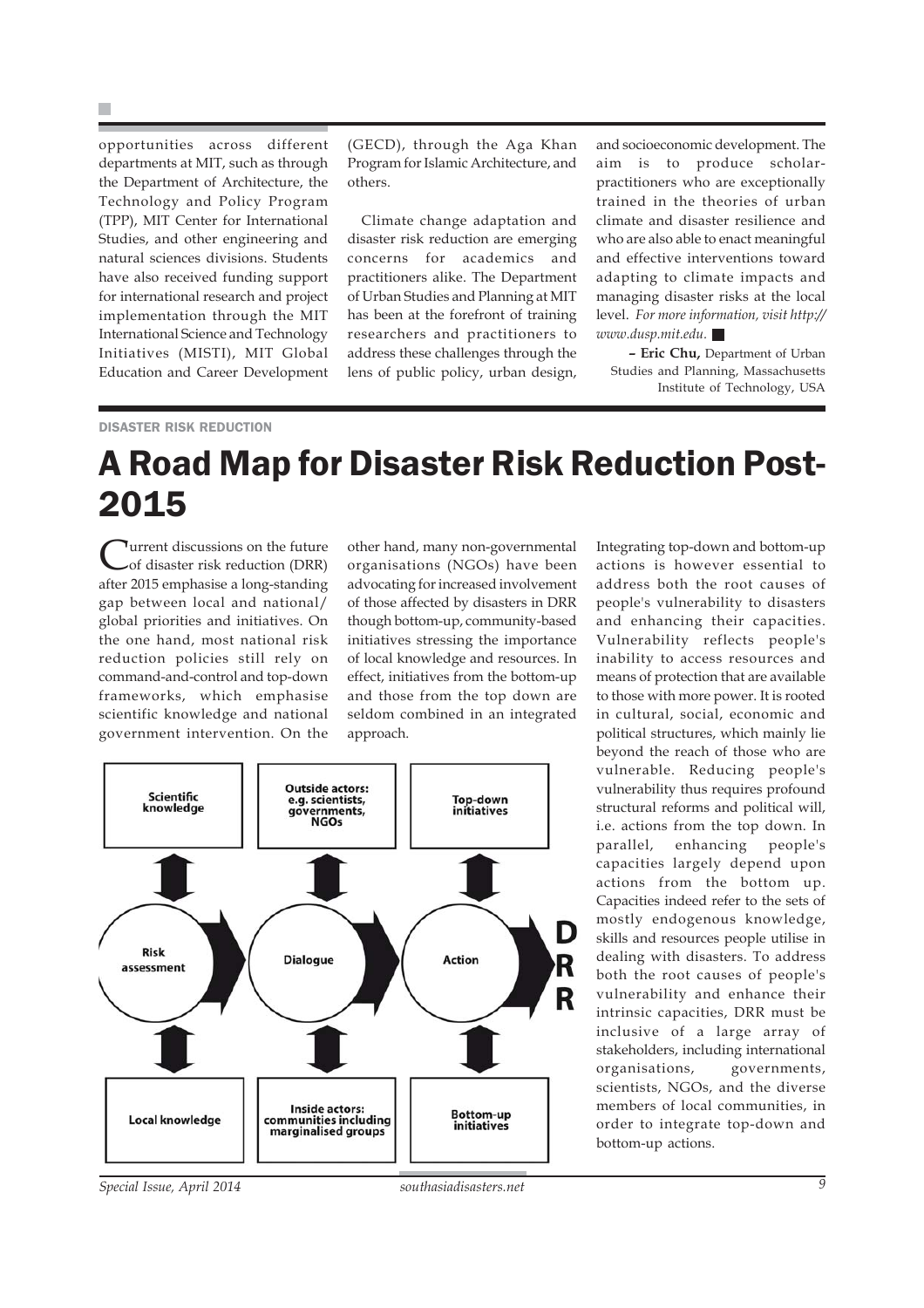Figure suggests a road map to foster integrated and inclusive DRR. It recognises 1) that different forms of knowledge are valuable in addressing disaster risk, including for assessing vulnerability and capacities, 2) that actions from the top down and from the bottom up are necessary to sustainable DRR through both reducing vulnerability and enhancing capacities, and 3) that both previous points require a large array of stakeholders from inside and outside local communities to collaborate and dialogue.

Implementing this road map entails the use of tools that allow all stakeholders to participate in the same activity, around the same table and at the same time in order to foster a fair dialogue amongst all parties. These tools must be trusted by all actors and make local needs and capacities, including local knowledge, tangible to outsiders as well as scientific knowledge and outsiders' actions tangible to local community members. Such tools need to be integrated into disaster risk assessment and reduction frameworks which consider both the root causes of vulnerability and people's capacities, and allow for the integration of bottom-up and top-down actions. Eventually, these frameworks have to be included in states' policies and receive the support of local governments. The institutionalisation of good practices is indeed the only way to achieve large scale results. In this perspective, the post-2015 international framework for DRR has a crucial role to play as it must encourage national governments to move in the right direction. **– JC Gaillard**

The University of Auckland, New Zealand **Jessica Mercer,** Secure Futures, United Kingdom KNOWLEDGE SHARING

### Debris Management: Critical for Disaster Management



#### **Introduction**

**Introduction**<br>The world has witnessed some of the worst disasters, in the living memory, in the recent past, which includes the Typhoon Haiyan of November 2013 in Philippines, the Great East Japan Earthquake of 2011 and the Indian Ocean tsunami of 2004. These disasters throw challenges in rescue to relief and in debris management to rebuilding lives and livelihoods. The management of debris, which includes building materials, household furnishings, appliances, vegetation and medical waste is of strategic importance as it can impede response and can also lead to secondary disaster For example, the 2011 earthquake in Japan generated approximately 6.16 million tons of debris in Ishinomaki city, which is equal to the waste generated by the city over 103 years (UNEP, 2012). On the other hand, it provides an opportunity for creating employment as in the post-disaster situation employment generation is very important. Also, the optimum usage of the debris can reduce the cost of recovery and reconstruction.

#### Management of Debris

There have been successful cases of debris management including in India, which provides a number of key lessons. For example, in the aftermath of the Earthquake of 2001 in Gujarat, the debris disposal was managed through two-pronged strategy. The rural households were provided lumpsum money to clear debris while in the four worst-affected urban centers of Kutch district, contractors were engaged to remove debris considering the volume as well as need for specialized team and equipment. Also, government issued simple guidelines on closure of dumping sites in environment friendly manner, management of debris near water

bodies and its reuse. In Haiti after the 2010 earthquake, debris were used as fill material for rehabilitation of routes, creating block paving, gabions, etc. In Philippines, in the aftermath of Typhoon Haiyan (locally known as Yolanda) of November 2013, cash for work program for debris disposal has been undertaken and it proved to be successful in creating short-term employment opportunities. These interventions were planned in the aftermath of disasters and hence it took precious time for planning and setting up systems to execute the plan. Also, there was high level of dependence on external agencies for technical expertise, which may not be available in many post-disaster situations. Hence it is important that countries develop their system for debris management.

#### Way Forward

India is prone to more than 30 hazards and it has taken a number of steps towards risk reduction in last few decades which includes setting up techno-legal region, dedicated authorities to coordinate disaster management and risk sensitive developments. It is important to build on this momentum and take steps towards debris management plan exante for effective and efficient response and recovery. This includes prior identification of the debris disposal sites, guidelines for disposal of different types of debris, system for executing debris disposal, creating a roaster of trained debris management personnel and financial instruments. These debris management plan need to be integrated into the disaster management plan at appropriate administrative levels from national to district and blocks and lastly, it need to be a live plan.

#### **– Sudhir Kumar,**

Disaster Risk Reduction Specialist, UNDP, Philippines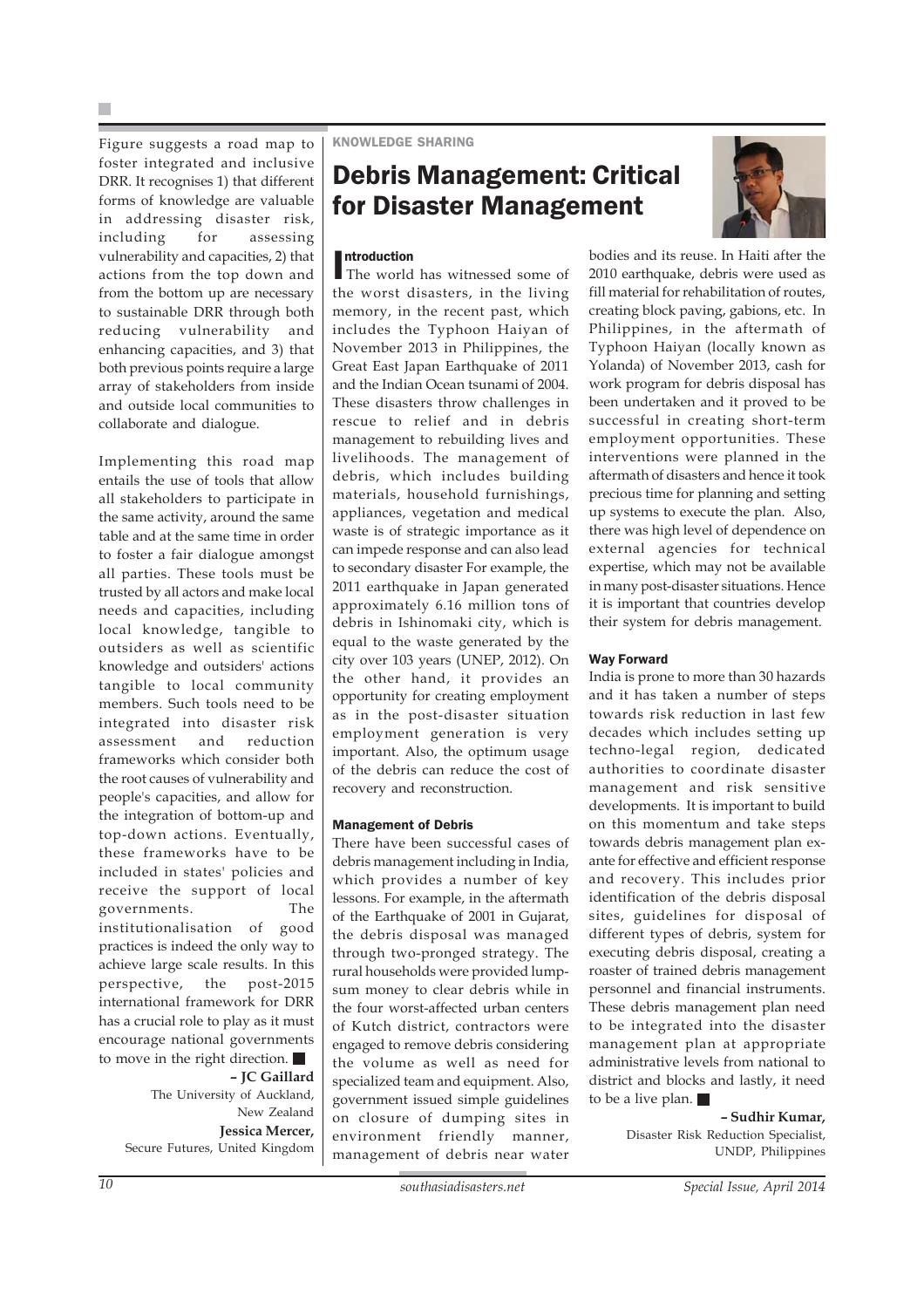HYOGO FRAMEWORK FOR ACTION

# HFA 2 in Nepal: Priorities for Action



**F**rom the Seven Priority areas for HFA 2 it was decided to focus on 3 priorities, with women as a general concern to be mainstreamed as a cross cutting area.

#### Key area 1: Building Community Resilience

#### **Key Issues of concern**

- o Capacity of community to plan for mitigation and to respond to the disaster is minimal
- o Proven concepts, knowledge and tools in urban/rural context are yet to be shared
- o Integration of community based DRM into local government framework is important
- o Mechanism for monitoring DRM activity at the community level needs to be initiated and strengthened
- o Need of an enhanced role of women in DRM
- o Allocation of resources at local level are not yet strategized

#### **Plan of action**

- o Effective engagement of Government at all levels and private sector with community groups is needed
- o Documentation and disseminate best community approaches need to integrated and harmonized with local level DM policies
- o Develop/harmonize tools (risk assessment, risk maps, management planning...)
- o Capacity building on identifying risks, response planning, planning for risk management, and local level implementation has to be integrated
- o Harmonize Risk Sensitive Land Use Planning
- o Sustain/upgrade community based Early Warning Systems
- o Integrating indigenous knowledge
- o Promote the role of women in DRM

#### **Targets**

- o Risk assessment maps (multihazard risks) developed at national and district level
- o Non-life insurance incorporated into DRM
- o Harmonized risk sensitive land use plans agreed among government agencies
- o Harmonized planning guidelines developed at local levels
- o Mechanisms developed for

#### Key area 2: Sustainable development, climate change and disaster risk reduction integration

#### **Key Issues of concern**

- o DRR & CCA issues are yet to be prioritized by the key decision makers
- o Inadequate collaboration among stakeholders (work in isolation)
- o Lack of assessment tools to identify economic impact of Disaster & Climate Change
- o Little progress in institutional and legal reforms
- o Implementation level linkage between CCA and DRR minimal

#### **Plan of Action**

- o Align existing planning process to ensure DRR/CCA integration
- o Enact DRM legislation and fasttrack institutional reform
- o Engage private sector in DRM/ **CCA**
- o Establish a Climate/Disaster cell in NPC, or central agencies
- o Enhance joint focal point system
- o More joint actions to ensure integrated planning and budget allocation
- o Endorse climate change adaptation and gender strategy

#### **Targets**

- o DRR integrated in national/local planning process
- o DRM act in place
- o Sectoral plans have a clear articulation of CCA/DRM related activities
- o Annual plan at national/local level integrate CCA/DRM and receive funding from the treasury
- o Private sector actively participates in Climate Change Adaptation / disaster management

#### Key area 3: Strengthening Risk Governance and Accountability **Key Issues**

- o Lack of mandatory monitoring mechanism
- o Lack of resource tracking and feedback mechanism
- o Limited bylaw in place for the implementation of DRM
- o Actors are focused in sectoral work in isolation (no proper comprehensive risk governance mechanism and accountability framework)

#### **Plan of Action**

- o Proposed legislation Incorporates governance/accountability mechanism
- o Use existing mechanism (CNDRC, DDRC) to ensure authorization for implementation and monitoring
- o Strengthen government oversight
- o Strengthen National DRM platform
- o Separate budget heading for DRM

#### **Targets**

- o DRM act implemented
- o Strategic action plans based on response framework is in place
- o NPC effectively monitors DRM in Nepal, mainstreaming task completed
- o National DRM platform strengthened in coordination and information sharing
- o Climate and gender strategy and action plan endorsed, disseminated and implemented.

Source: National DRR Platform, Consultative meeting, Kathmandu, Ministry of Home Affairs, March 28th, 2014 **12** 

**– Megh Ranjani Rai,** Consultant DRR and Emergency Response, Nepal

- 
- monitoring and knowledge sharing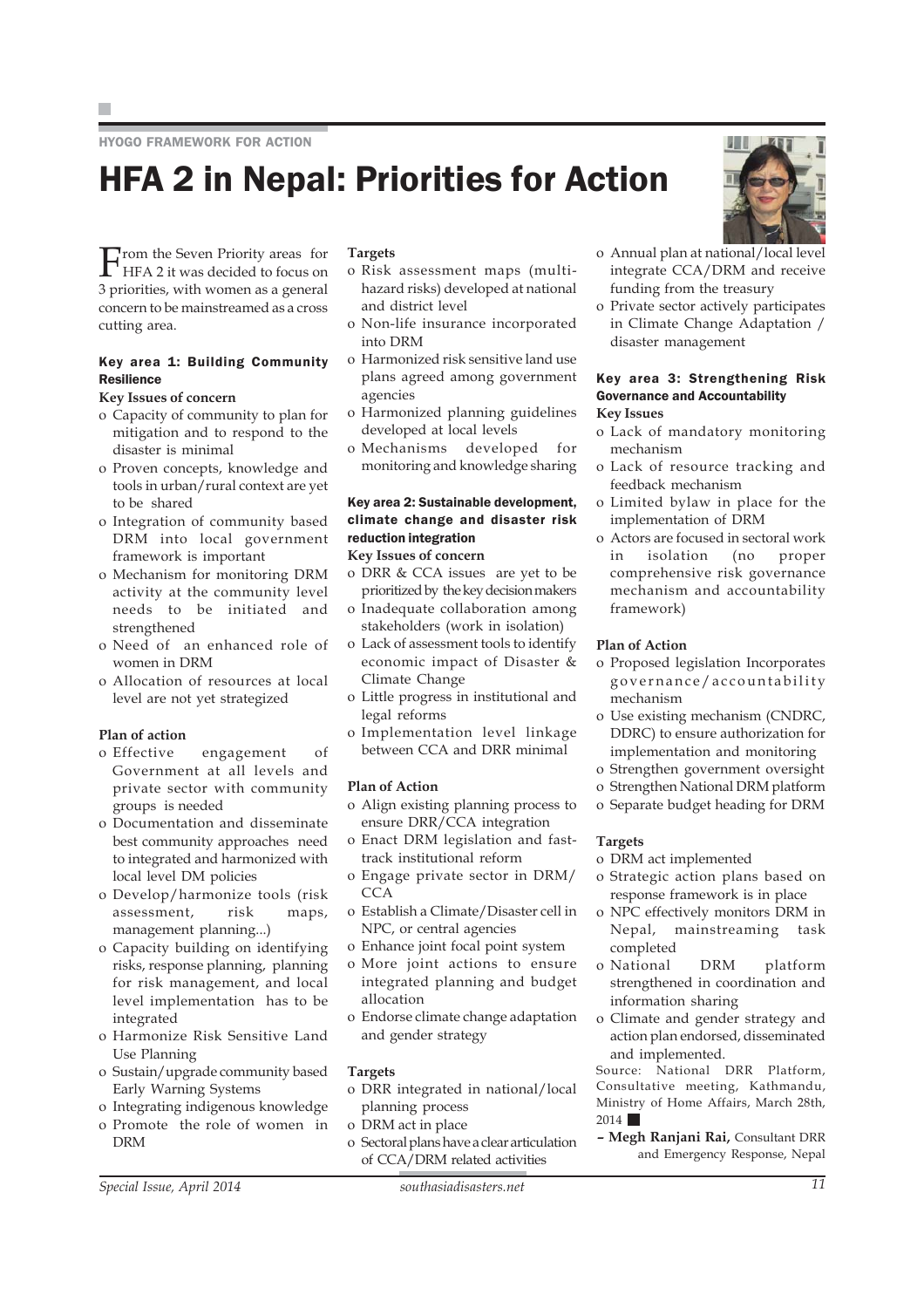#### AGRO-DROUGHT RISK REDUCTION

## How Space Watch on Agro Drought Reduces Disaster Risk

The Food and Agriculture Organization of the United Nations (FAO) is developing the Agriculture Stress Index System (ASIS) to detect agricultural areas with a high likelihood of water stress (drought) at the global level. Based on Earth Observations, ASIS will support the vegetation monitoring activities of the FAO-Global Information and Early Warning System (GIEWS). The idea behind ASIS is to mimic the analysis that a remote sensing expert would do and simplify the results for the end-users. ASIS will provide a map every ten days in which the GIEWS officers detect "hot spots" for every region where crops may be affected by drought during the growth season. To ensure that the system will not produce false alerts due to external factors such as atmospheric perturbations, the officers then verify the "hot spots" with auxiliary information, for example by contacting the Ministry of Agriculture of the affected country or by monitoring prices of the commodities.

ASIS uses the Vegetation Health Index (VHI), which is derived from the Normalized Differenced Vegetation Index (NDVI). VHI was developed at the United States National

Environmental Satellite, Data and Information Service (NESDIS) and has successfully been applied in many different environmental conditions around the globe, including in Asia, Africa, Europe, North America and South America. The first step in ASIS is to elaborate temporal average of the VHI assessing the intensity and duration of the dry period(s) occurred during the crop cycle at pixel level. ASIS is based on ten-day satellite data of vegetation and land surface temperature from the METOP-AVHRR sensor at 1 km resolution. The second step is the calculation of the percentage of agricultural area affected by drought (pixels with VHI<35- a value identified as critical in previous studies) to assess the extent of the drought. Finally, the whole administrative area is classified according to the percentage of affected area. VHI can detect drought conditions at any time of the year. ASIS assesses the severity (intensity, duration and spatial extent) of the agricultural drought and indicates the final results at administrative level given the possibility to compare it with the agricultural statistics of the country.

The ASIS database thus contains 30 years of agricultural hot spots,

starting with the year 1984 when the Sahel was severely affected by drought. Figure 1 shows for the South Asia countries the agricultural areas affected by drought during the years 1987, 1991 and 2002.

From the global version of ASIS, which was designed to detect agricultural hot spots on the globe, standalone versions can be developed to monitor agricultural drought at country or regional level. The standalone versions would be calibrated with local agricultural statistics and they would use specific parameters, coefficients and masks of the main crops of the country or region. This version could be used on risk management by establishing remote sensing based crop insurance. http://www.fao.org/ climatechange/asis/en/ ASIS will become operational and accessible on the GIEWS website in April 2014.

**– Oscar Rojas,** Natural Resources Officer (Agrometeorology) Climate Impact, Adaptation & Environmental Sustainability Team Climate, Energy and Tenure Division (NRC), Natural Resources Management and Environment Department Food and Agriculture Organization of the United Nations (FAO)

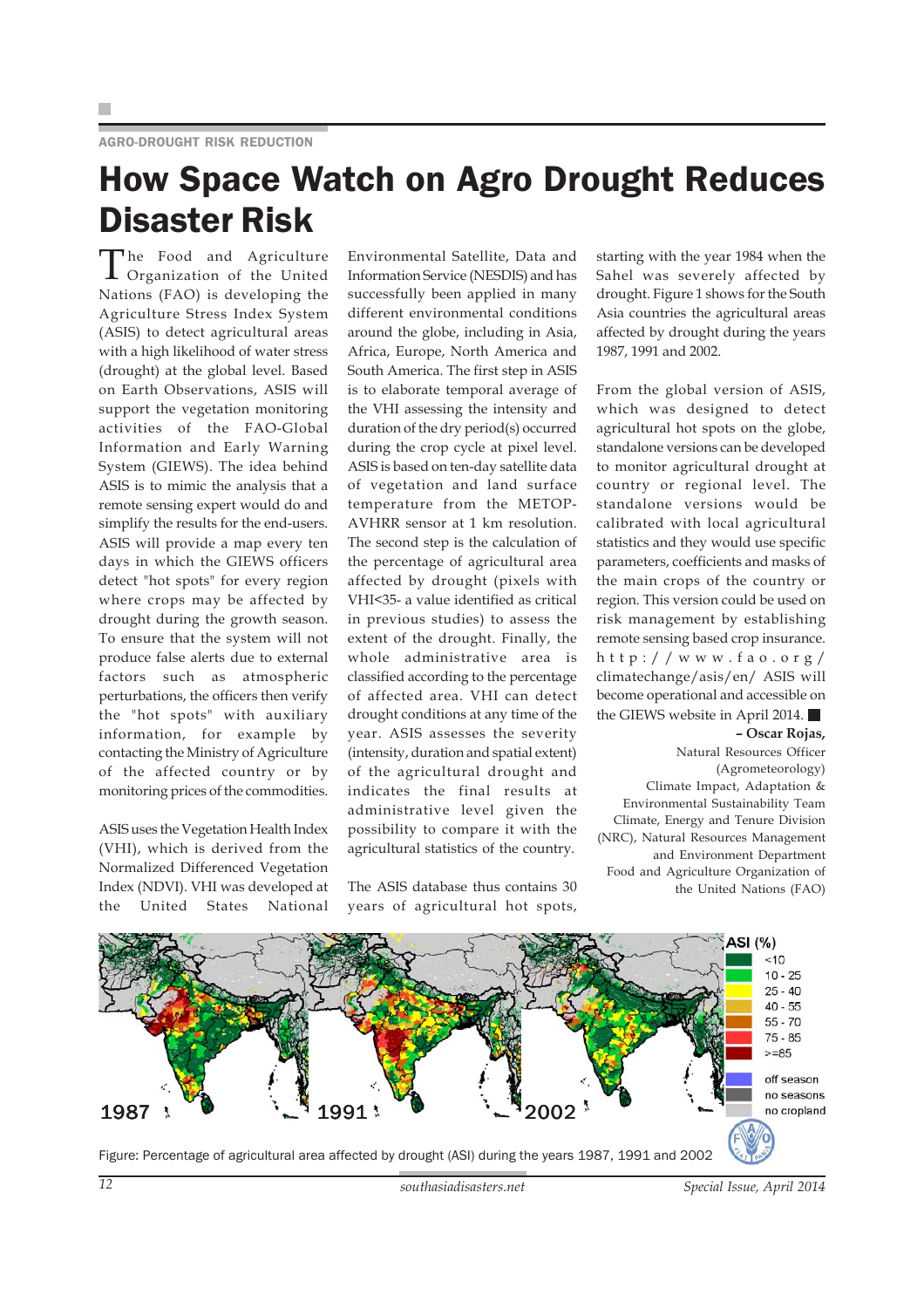#### INFORMATION SHARING

## LEAD Pakistan and Disaster Risk Reduction

Leadership for Environment and Development (LEAD) Pakistan has been active on the environment and climate change agenda since 2005. LEAD's work on this issue, and consultations with multiple stakeholders across the country, led to the identification of the key challenges facing Pakistan in relation to climate change:

- A low knowledge base about climate change;
- Lack of awareness and concern among policy-makers;
- Scattered policy responses by government;
- Weak capacities and resources for implementing climate change adaptation.

The LEAD Climate Action Programme (L-CAP) was developed to address these challenges. The overarching goal of the programme is to enable effective, prioritized, national and international responses to climate change by a cross-section of key Pakistani stakeholders. The focus of L-CAP is at three levels: **a)**

**Macro** (government and decisionmakers) - relevant sectoral and crosssectoral policies, as well as international negotiating positions; **b) Meso** (key stakeholders in the public and private sectors, as well as non-profit entities) – raising awareness of the importance and relevance of climate change, and promoting integration of climate change strategies into mainstream work; and **c) Micro** (local communities) – empowering communities to cope with climate change at grassroots levels.

One of the areas identified under the L-CAP is Disaster Risk Reduction (DRR). Besides the long-term effects of climate change, there has also been a recorded, dramatic increase in the number and scale of extreme, weather-related events. Climate change is resulting in an increase in the frequency and severity of climatic extremes, which increases the frequency of weather-related disasters. Climate change hits the poor hardest and the greatest impacts

are likely to be on food security, health, migration, water security and quality. Over the past 10 years, weather-related disasters have affected 2.5 billion people. 98% of those killed in natural disasters across the world are in developing countries, underlining the link between vulnerability to disasters and poverty. Climate change is already amplifying the scope and scale of natural disasters in Pakistan. Disaster risks are posed by the greater chance of flooding, mud slides, avalanches, cyclones and so on. The risks are greatest for vulnerable communities living in coastal areas and along river banks, in mountains, and in arid areas. Recent flood in Pakistan (in 2010 and 2011) has impacted and affected a large population and has damaged (and destroyed) rural as well as urban infrastructure and livelihoods. Recent climate talks in COP19 (November 2013) established the Warsaw international mechanism for loss and damage associated with climate change impacts, as the main vehicle



*Special Issue, April 2014 southasiadisasters.net 13*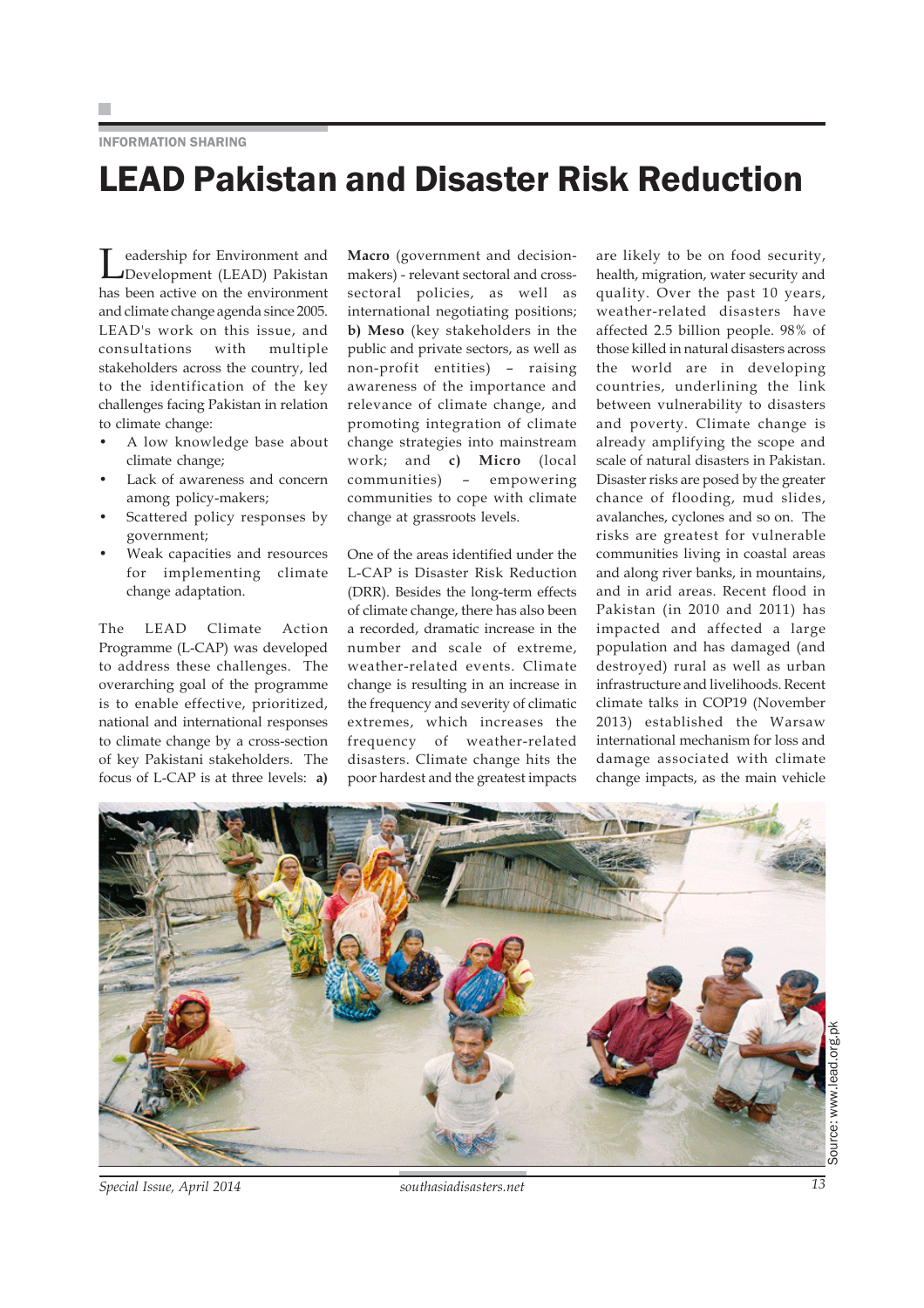under the Convention to promote the implementation of approaches to address loss and damage in a comprehensive, integrated and coherent manner.

#### Our Focus

There are mainly four streams which make up the parameter of LEADs focus in DRR:

**Climate Change and Migration:** Exploring the links between climate change and migration – including rural-urban migration – with the latter being resorted to as an adaptation mechanism. Drawing on from relevant documented evidence from both Pakistan as well as globally, building a case for new research and policy engagement in the country.

**Community Based Adaptations:** Developing a framework for Community Based Adaptations (CBAs) by looking at the CBA practices in Pakistan, some important lessons and attempts to integrate them with the decision making frameworks coming up with policy recommendations towards a coherent strategy.

**Disaster Risk Transfer:** With Pakistan being increasing vulnerable to some of the most catastrophic impacts of climate change, through extreme events like floods, cyclones, GLOFs etc., there is a need to explore an effective mechanism for transferring this risk, using market instruments such as micro-insurance. This stream looks at the feasibility of such instruments for the most vulnerable and resource strapped segments.

**Loss and Damage:** This stream looks at the current, fiercely contested debate in the international arena on this salient issue. South Asia is highly vulnerable to climate change impacts and associated loss and damage. However, there is a persistent lack of knowledge of potential future climate change impacts making it difficult for policymakers to introduce policies and programs to address loss and damage. This stream highlights the significance of the debate, with the help of some regional case studies; it proffers policy advice and proposes a national strategy for deriving optimal benefits for the country.

#### Salient Interventions

#### **Capacity Building**

- LEAD has carried out **Capacity Building Workshops on Child Protection in Emergencies** by building the capacity of government officials undertaken to incorporate and implement child protection plans into Punjab Provincial Disaster Management Authority PDMA)'s emergency response and preparedness plans.
- Under the **Climate Leadership For Effective Adaptation And Resilience (CLEAR)** project; a DFID-funded five-year project, 30 local CSOs in Southern Punjab and Sindh have been supported to design and implement locally relevant, community-based adaptation micro-projects leading to enhanced sustainable livelihoods. These are designed to demonstrate how vulnerable communities can respond to the impact of climate change. This project addresses an important L-CAP initiative that addresses lack of capacity, lack of effective models, low and ineffectively articulated public demand for government to act, and a lack of awareness among vulnerable communities as to their rights in relation to climate change.
- **Building Capacity on Climate Change Adaptation in Coastal Areas of Pakistan**, is an European Union funded project aiming to build the capacity of vulnerable

coastal communities and government departments to adapt to the particular threats faced by coastal communities in relation to climate change. The coastal belt of Pakistan, spanning an approximate 814 km and encompassing two of the least developed provinces, Sindh and Baluchistan, has already been ravaged by the effects of climate change, ranging from the more apparent natural disasters (such as tsunamis) to more gradual ones such as changing seasonal patterns. Coastal communities are directly reliant on the ecosystem that they live in for their sustenance, the main source of livelihood being fishing. Although communities inhabiting the coastal belt of Pakistan are rich in indigenous knowledge about their surroundings, lack of education, lack of technical knowledge, gender bias and inertia have created a barrier to climate resilience. The overall objective of the project is to ensure that the coastal areas in Pakistan and neighbouring regions have climate resilient ecosystems to support the livelihoods of coastal communities. As well as building climate adaptation capacity among communities and government departments, it seeks to strengthen water governance to improve the climate resilience of Indus Delta ecosystems. These efforts are supported by regional and trans-

#### **Public Policy Engagement**

delta adaptation.

LEAD Pakistan (in partnership with CDKN and others) launched the **IPCC Special Report on Managing the Risks of Extreme Events and Disasters to Advance Climate Change Adaptation (SREX)** Report in Pakistan in June 2012. The high profile event in

boundary cooperation on river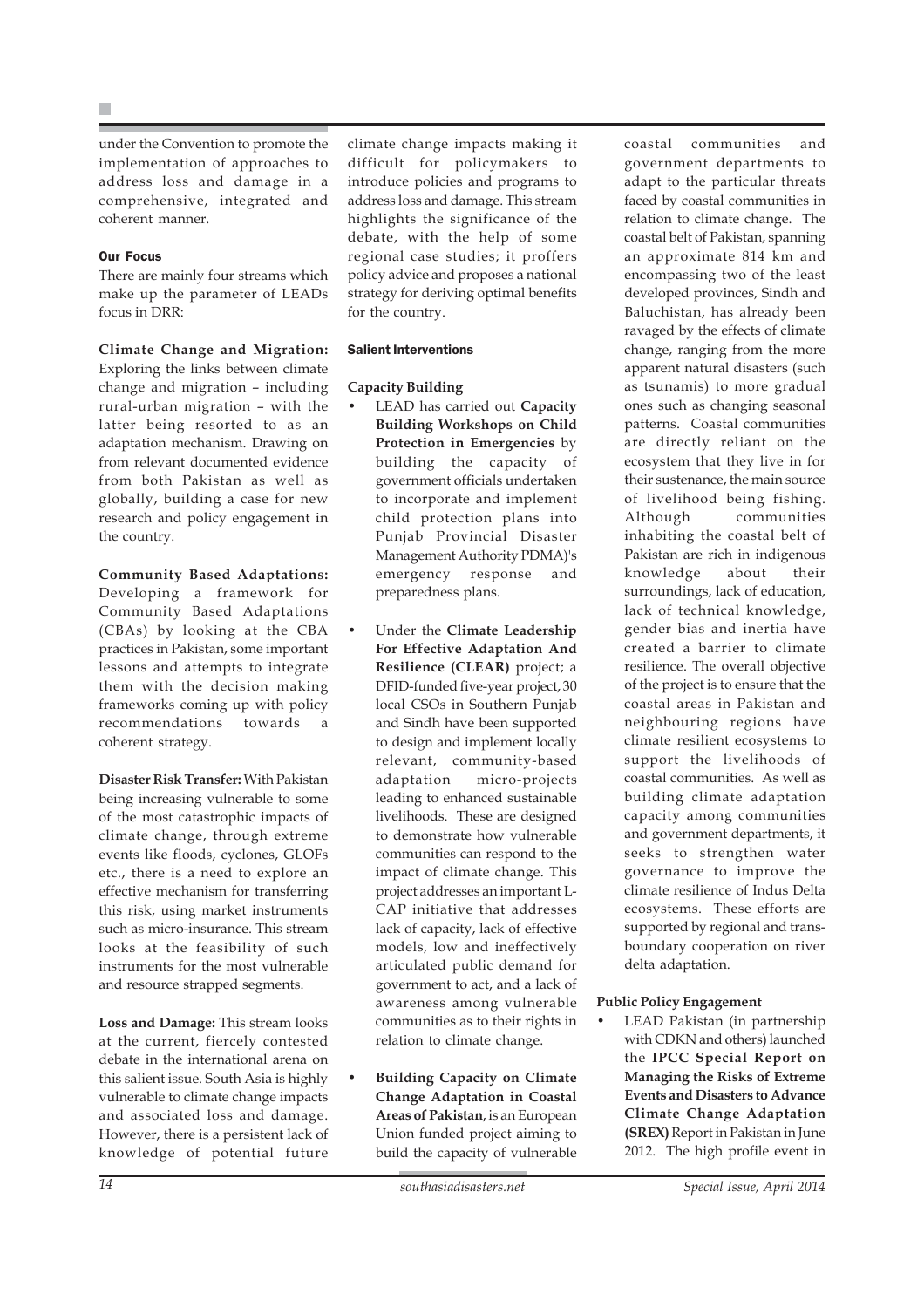Islamabad was attended by Dr Rajendra Pachauri, Chairman of the IPCC and winner of the 2007 Nobel Peace Prize, and around a hundred policy makers and experts on both climate change and disaster risk management (DRM). It provided an opportunity for reflection on the report's findings, something that was continued at a related event at the Lahore University of Management Sciences (LUMS). The process of dissemination and debate is on-going through LEAD's website and networks.

• Department of International Development (DFID) initiated a global study to identify the roles and approaches of the private sector in supporting resilience to disasters and climate extremes. LEAD carried out the **Input to Pakistan country case study of 'Stimulating private sector engagement in building disaster risk resilience and climate change adaptation'**. Within this, the study inevitably looked at opportunities and constraints for private sector innovation in disaster risk management and climate change adaptation, and options for addressing these. This study reviewed existing private sector engagements and collect cases of innovative public-private sector partnership approaches to building resilience to disasters and climate extreme. It seeked to understand the scope of activities being undertaken by the private sector in this context, including highlighting examples of innovation and what factors have supported these. It will particularly focus on case studies of where actions by the public sector have helped to create the conditions for private sector leadership and innovation (e.g. through regulation, taxation, risk sharing etc.). Stakeholders included representatives of

- **Climate and Development Knowledge Network (CDKN),** is a 5 year global initiative DFID funded managed by Price Water house Coopers. CDKN consists of 7 alliance members working in 3 regions namely, Asia, Latin America and Asia. LEAD acts as the Regional Hub for CDKN Asia. CDKN aims to enable developing countries to achieve a low-carbon and climateresilient future along with poverty reduction and human development. CDKN supports decision-makers in government, the private and nongovernmental sectors at national, regional and global level, in designing and delivering climate compatible development (CCD). CDKN Asia currently works in five countries which include Pakistan, India, Bangladesh, Nepal and Indonesia by combining research, advisory services and knowledge sharing in support of locally owned and managed policy processes. CDKN focuses on four strategic themes:
	- i. Climate compatible development strategies and plans;
	- ii. Strengthening resilience through climate-related disaster risk management;
	- iii. Improving developing countries' access to climate finance;
	- iv. Supporting climate negotiators from the least developed and most climate vulnerable countries

#### **Research**

LEADs research has an appetite to explore vital areas of sustainable development through different lenses and perspectives. This and the salience of climate

*Special Issue, April 2014 southasiadisasters.net 15*

change, with its likely impacts on a highly vulnerable Pakistan, have set us to launch a whole series on **Vulnerability and Resilience.** This research series, comprises of prime studies that examine the vulnerability to a host of climate induced hazards and also suggests measures to build resilience against them. Each individual study focuses on the four streams with LEADs DRR focus, while conducted in the Pakistani context, reviews the state-of-the-art, both in terms of the ongoing debate around the issue as well as the global best practices. It also reflects LEAD Pakistan's ambition of carrying them out to the highest international standards. These studies abstract from the lessons learnt globally, and applying them to Pakistan, aim to come up with actionable and meaningful recommendations for the policymakers in the country.

- **Case Study on 'Reducing Risks and Vulnerabilities from Glacier Lake Outburst Floods in Northern Pakistan** was developed to guage how the project carried out in Bagrot Valley in Gilgit Baltistan, and Drongagh in Chitral by UNDP had been able to draw policy recommendations & institutional strengthening, strengthen knowledge and information about Glacial Lake Outburst Floods risks and demonstrate community-based Glacial Lake Outburst Floods risk management. This was essential in developing the achievements and challenges faced during project implementation, as well as lessons learnt. The case study was shared with national and international experts on climate change to ensure the integrity of information provided.
- **Hina Lotia,** Director Programmes, Programme Development Department, LEAD Pakistan